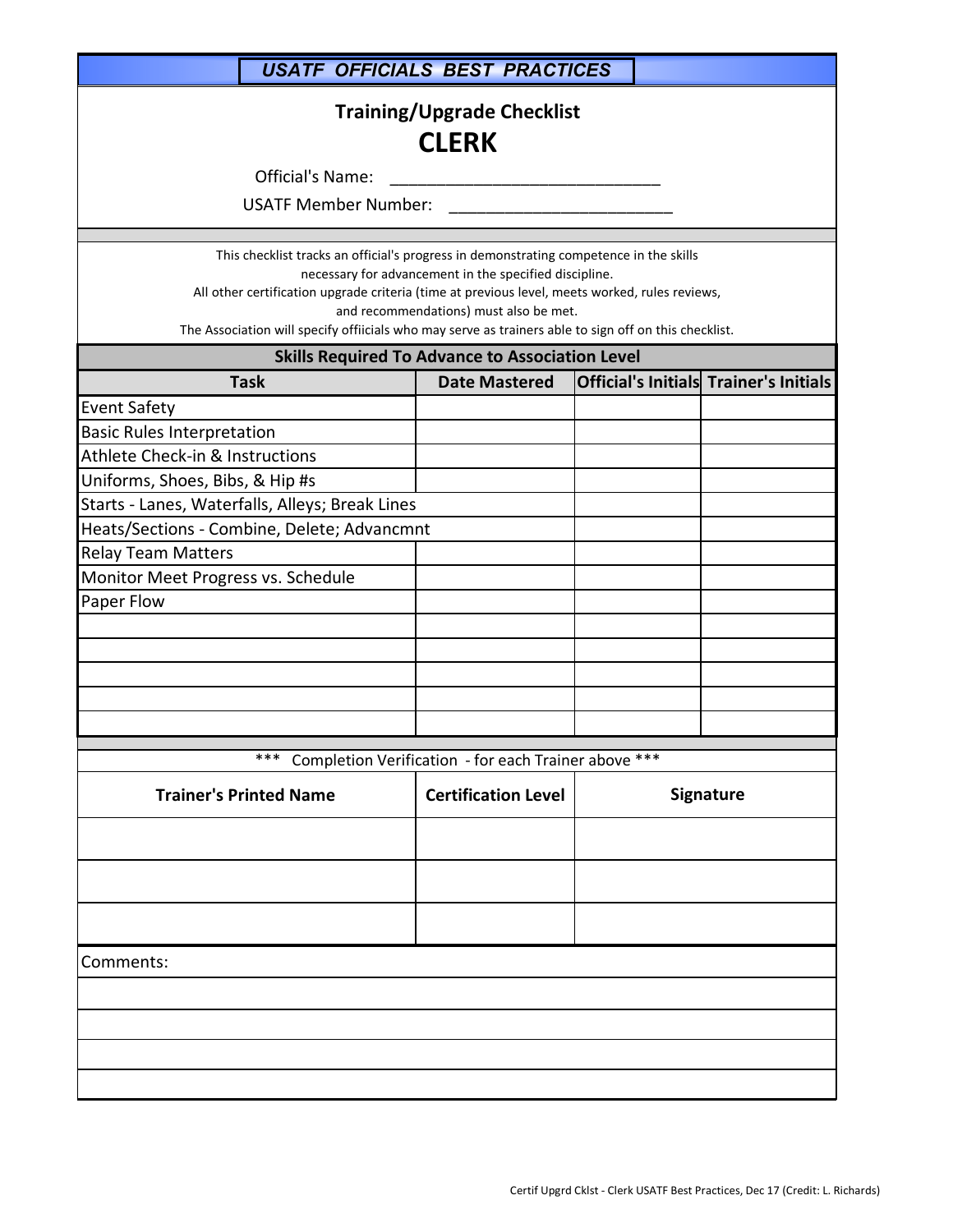|                                                                                                                                                                                                                                                                                                   | <b>USATF OFFICIALS BEST PRACTICES</b>                                                            |                  |                                        |  |  |
|---------------------------------------------------------------------------------------------------------------------------------------------------------------------------------------------------------------------------------------------------------------------------------------------------|--------------------------------------------------------------------------------------------------|------------------|----------------------------------------|--|--|
| <b>Training/Upgrade Checklist</b><br><b>CLERK</b><br>Official's Name:                                                                                                                                                                                                                             |                                                                                                  |                  |                                        |  |  |
| <b>USATF Member Number:</b>                                                                                                                                                                                                                                                                       |                                                                                                  |                  |                                        |  |  |
| This checklist tracks an official's progress in demonstrating competence in the skills<br>All other certification upgrade criteria (time at previous level, meets worked, rules reviews,<br>The Association will specify offiicials who may serve as trainers able to sign off on this checklist. | necessary for advancement in the specified discipline.<br>and recommendations) must also be met. |                  |                                        |  |  |
|                                                                                                                                                                                                                                                                                                   | <b>Skills Required To Advance to National Level</b>                                              |                  |                                        |  |  |
| <b>Task</b>                                                                                                                                                                                                                                                                                       | <b>Date Mastered</b>                                                                             |                  | Official's Initials Trainer's Initials |  |  |
| All Association Skills Plus the Following:                                                                                                                                                                                                                                                        |                                                                                                  |                  |                                        |  |  |
| Advanced Rule Interpretation                                                                                                                                                                                                                                                                      |                                                                                                  |                  |                                        |  |  |
| <b>Event Safety</b>                                                                                                                                                                                                                                                                               |                                                                                                  |                  |                                        |  |  |
| Venue Set-Up & Equipment                                                                                                                                                                                                                                                                          |                                                                                                  |                  |                                        |  |  |
| Planning Event & Traffic Flow                                                                                                                                                                                                                                                                     |                                                                                                  |                  |                                        |  |  |
| Interaction with Coaches, Parents                                                                                                                                                                                                                                                                 |                                                                                                  |                  |                                        |  |  |
| Interaction with Starter, Referee, Announcer                                                                                                                                                                                                                                                      |                                                                                                  |                  |                                        |  |  |
| <b>Handling Protests</b>                                                                                                                                                                                                                                                                          |                                                                                                  |                  |                                        |  |  |
| <b>Managing Volunteers</b>                                                                                                                                                                                                                                                                        |                                                                                                  |                  |                                        |  |  |
| <b>Problem Solving</b>                                                                                                                                                                                                                                                                            |                                                                                                  |                  |                                        |  |  |
| Crew Assignments & Management                                                                                                                                                                                                                                                                     |                                                                                                  |                  |                                        |  |  |
| Ready to be event head at Assn & Rgn'l meets                                                                                                                                                                                                                                                      |                                                                                                  |                  |                                        |  |  |
|                                                                                                                                                                                                                                                                                                   |                                                                                                  |                  |                                        |  |  |
|                                                                                                                                                                                                                                                                                                   |                                                                                                  |                  |                                        |  |  |
|                                                                                                                                                                                                                                                                                                   |                                                                                                  |                  |                                        |  |  |
|                                                                                                                                                                                                                                                                                                   |                                                                                                  |                  |                                        |  |  |
|                                                                                                                                                                                                                                                                                                   |                                                                                                  |                  |                                        |  |  |
| ***                                                                                                                                                                                                                                                                                               | Completion Verification - for each Trainer above ***                                             |                  |                                        |  |  |
| <b>Trainer's Printed Name</b>                                                                                                                                                                                                                                                                     | <b>Certification Level</b>                                                                       | <b>Signature</b> |                                        |  |  |
|                                                                                                                                                                                                                                                                                                   |                                                                                                  |                  |                                        |  |  |
|                                                                                                                                                                                                                                                                                                   |                                                                                                  |                  |                                        |  |  |
|                                                                                                                                                                                                                                                                                                   |                                                                                                  |                  |                                        |  |  |
| Comments:                                                                                                                                                                                                                                                                                         |                                                                                                  |                  |                                        |  |  |
|                                                                                                                                                                                                                                                                                                   |                                                                                                  |                  |                                        |  |  |
|                                                                                                                                                                                                                                                                                                   |                                                                                                  |                  |                                        |  |  |
|                                                                                                                                                                                                                                                                                                   |                                                                                                  |                  |                                        |  |  |
|                                                                                                                                                                                                                                                                                                   |                                                                                                  |                  |                                        |  |  |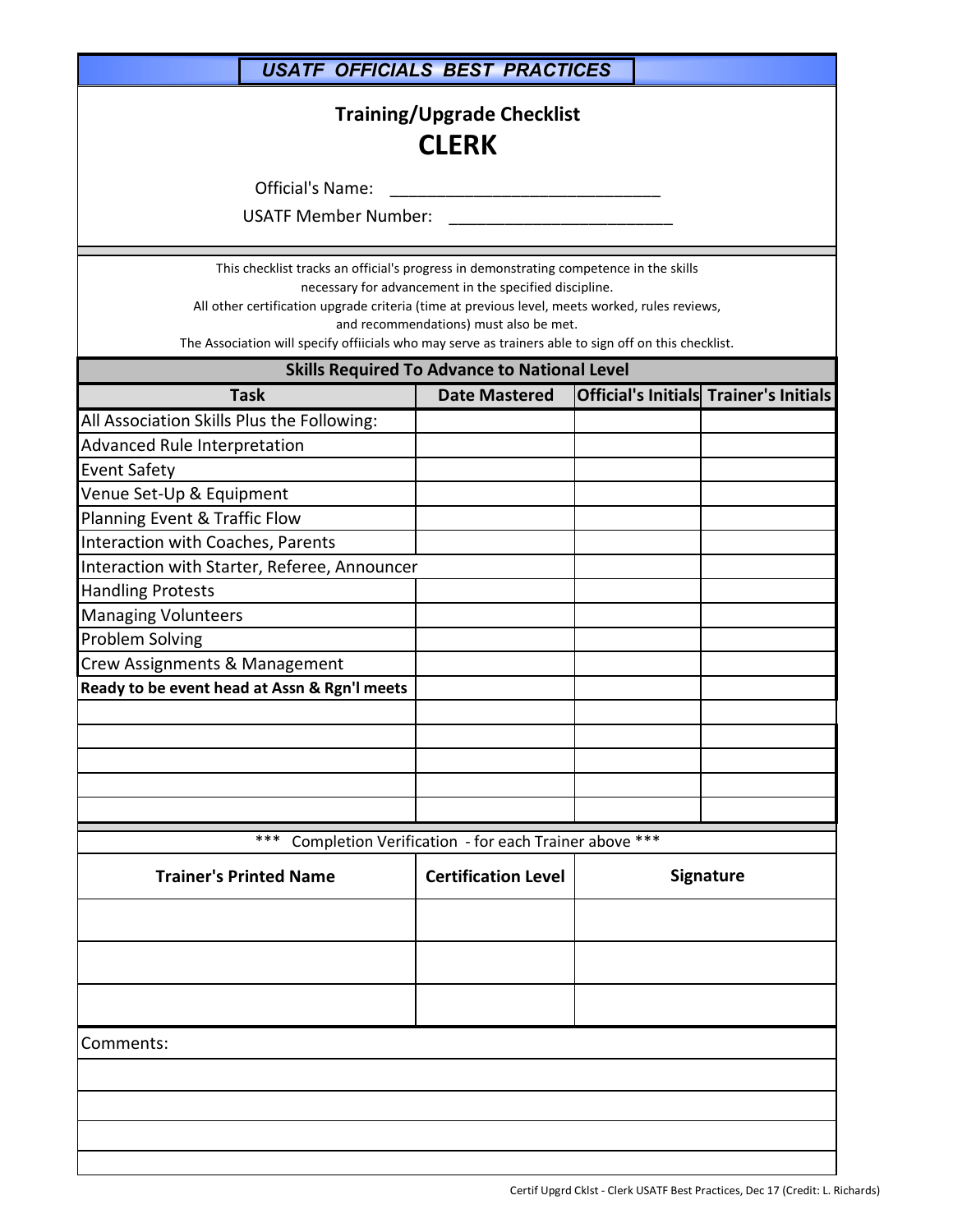| <b>USATF OFFICIALS BEST PRACTICES</b>                                                                                                                                                                                                                                                                             |                                                                                                                                                       |  |                  |  |
|-------------------------------------------------------------------------------------------------------------------------------------------------------------------------------------------------------------------------------------------------------------------------------------------------------------------|-------------------------------------------------------------------------------------------------------------------------------------------------------|--|------------------|--|
| <b>Training/Upgrade Checklist</b><br><b>CLERK</b><br><b>Official's Name:</b><br><b>USATF Member Number:</b>                                                                                                                                                                                                       |                                                                                                                                                       |  |                  |  |
| This checklist tracks an official's progress in demonstrating competence in the skills<br>All other certification upgrade criteria (time at previous level, meets worked, rules reviews,<br>The Association will specify offiicials who may serve as trainers able to sign off on this checklist.                 | necessary for advancement in the specified discipline.<br>and recommendations) must also be met.<br><b>Skills Required To Advance to Master Level</b> |  |                  |  |
| <b>Task</b>                                                                                                                                                                                                                                                                                                       | <b>Date Mastered</b>                                                                                                                                  |  |                  |  |
| <b>Official's Initials Trainer's Initials</b><br>All National Skills Plus the Following:<br>Training of Officials<br><b>Evaluating Officials Performance</b><br>Recommending Officials for Advancement<br><b>Event Safety</b><br><b>Advising Meet Management</b><br>Ready to be event head at Nat'l chmpshp meets |                                                                                                                                                       |  |                  |  |
| ***                                                                                                                                                                                                                                                                                                               | Completion Verification - for each Trainer above ***                                                                                                  |  |                  |  |
| <b>Trainer's Printed Name</b>                                                                                                                                                                                                                                                                                     | <b>Certification Level</b>                                                                                                                            |  | <b>Signature</b> |  |
| Comments:                                                                                                                                                                                                                                                                                                         |                                                                                                                                                       |  |                  |  |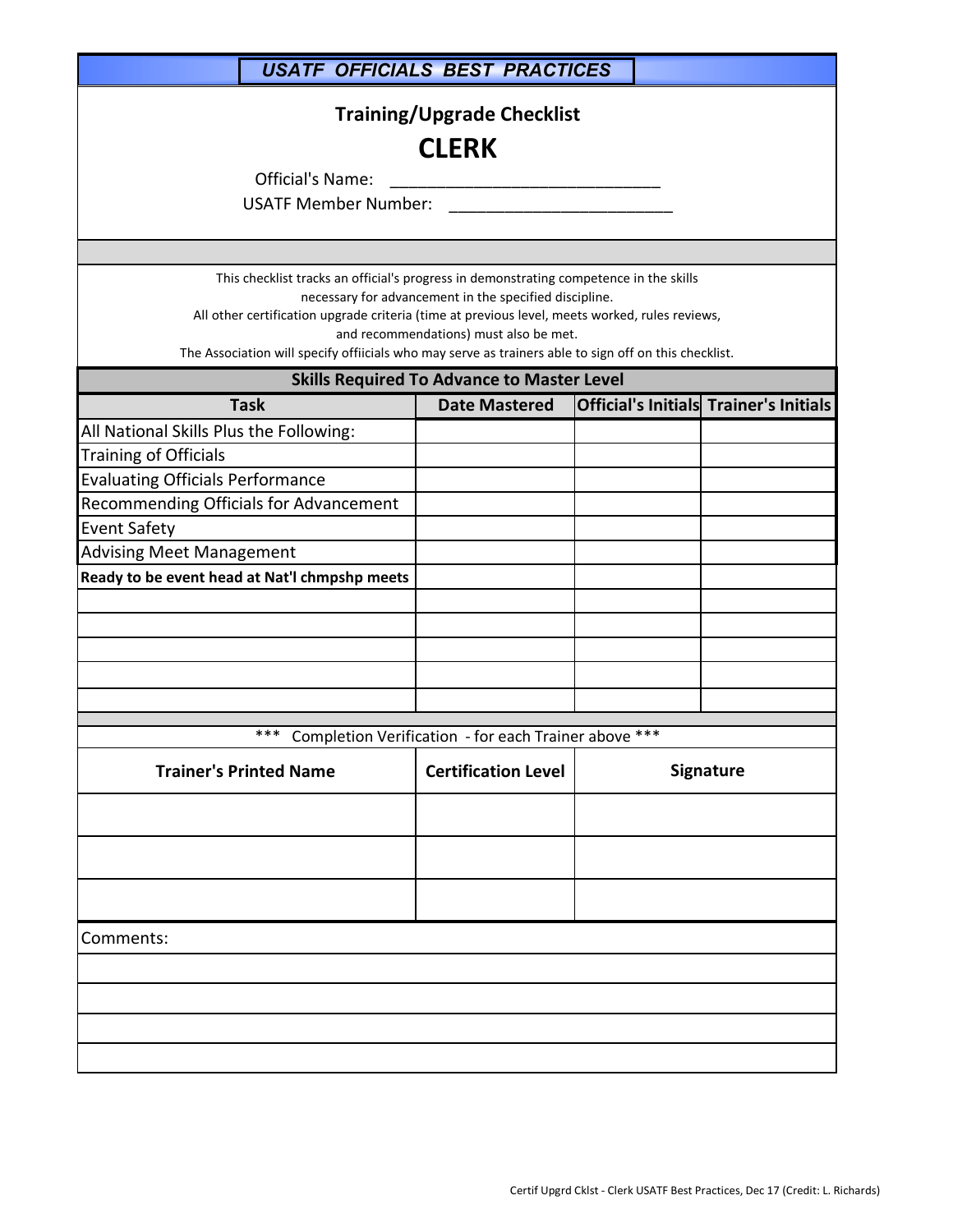| <b>USATF OFFICIALS BEST PRACTICES</b>                                                                                                                |                                                        |                                        |
|------------------------------------------------------------------------------------------------------------------------------------------------------|--------------------------------------------------------|----------------------------------------|
|                                                                                                                                                      | <b>Training/Upgrade Checklist</b>                      |                                        |
|                                                                                                                                                      | <b>HORIZONTAL JUMPS</b>                                |                                        |
|                                                                                                                                                      |                                                        |                                        |
| Official's Name:                                                                                                                                     |                                                        |                                        |
| <b>USATF Member Number:</b>                                                                                                                          |                                                        |                                        |
|                                                                                                                                                      |                                                        |                                        |
| This checklist tracks an official's progress in demonstrating competence in the skills                                                               |                                                        |                                        |
| necessary for advancement in the specified discipline.<br>other certification upgrade criteria (time at previous level, meets worked, rules reviews, |                                                        | All                                    |
|                                                                                                                                                      | and recommendations) must also be met.                 |                                        |
| The Association will specify offiicials who may serve as trainers able to sign off on this checklist.                                                |                                                        |                                        |
|                                                                                                                                                      | <b>Skills Required To Advance to Association Level</b> |                                        |
| <b>Task</b>                                                                                                                                          | <b>Date Mastered</b>                                   | Official's Initials Trainer's Initials |
| <b>Pit Marking</b>                                                                                                                                   |                                                        |                                        |
| <b>Result Recording</b><br><b>Flight Coordinating</b>                                                                                                |                                                        |                                        |
| Timing                                                                                                                                               |                                                        |                                        |
| <b>Wind Gauge Operation</b>                                                                                                                          |                                                        |                                        |
| <b>Determining Finals</b>                                                                                                                            |                                                        |                                        |
| Counting Phases (Triple Jump Only)                                                                                                                   |                                                        |                                        |
| Calling the Board                                                                                                                                    |                                                        |                                        |
| <b>Determining Fouls</b>                                                                                                                             |                                                        |                                        |
| Pit Management                                                                                                                                       |                                                        |                                        |
| <b>Basic Rule Interpretation</b>                                                                                                                     |                                                        |                                        |
| <b>Event Safety</b>                                                                                                                                  |                                                        |                                        |
|                                                                                                                                                      |                                                        |                                        |
|                                                                                                                                                      |                                                        |                                        |
|                                                                                                                                                      |                                                        |                                        |
| ***                                                                                                                                                  | Completion Verification - for each Trainer above ***   |                                        |
| <b>Trainer's Printed Name</b>                                                                                                                        | <b>Certification Level</b>                             | Signature                              |
|                                                                                                                                                      |                                                        |                                        |
|                                                                                                                                                      |                                                        |                                        |
|                                                                                                                                                      |                                                        |                                        |
| Comments:                                                                                                                                            |                                                        |                                        |
|                                                                                                                                                      |                                                        |                                        |
|                                                                                                                                                      |                                                        |                                        |
|                                                                                                                                                      |                                                        |                                        |
|                                                                                                                                                      |                                                        |                                        |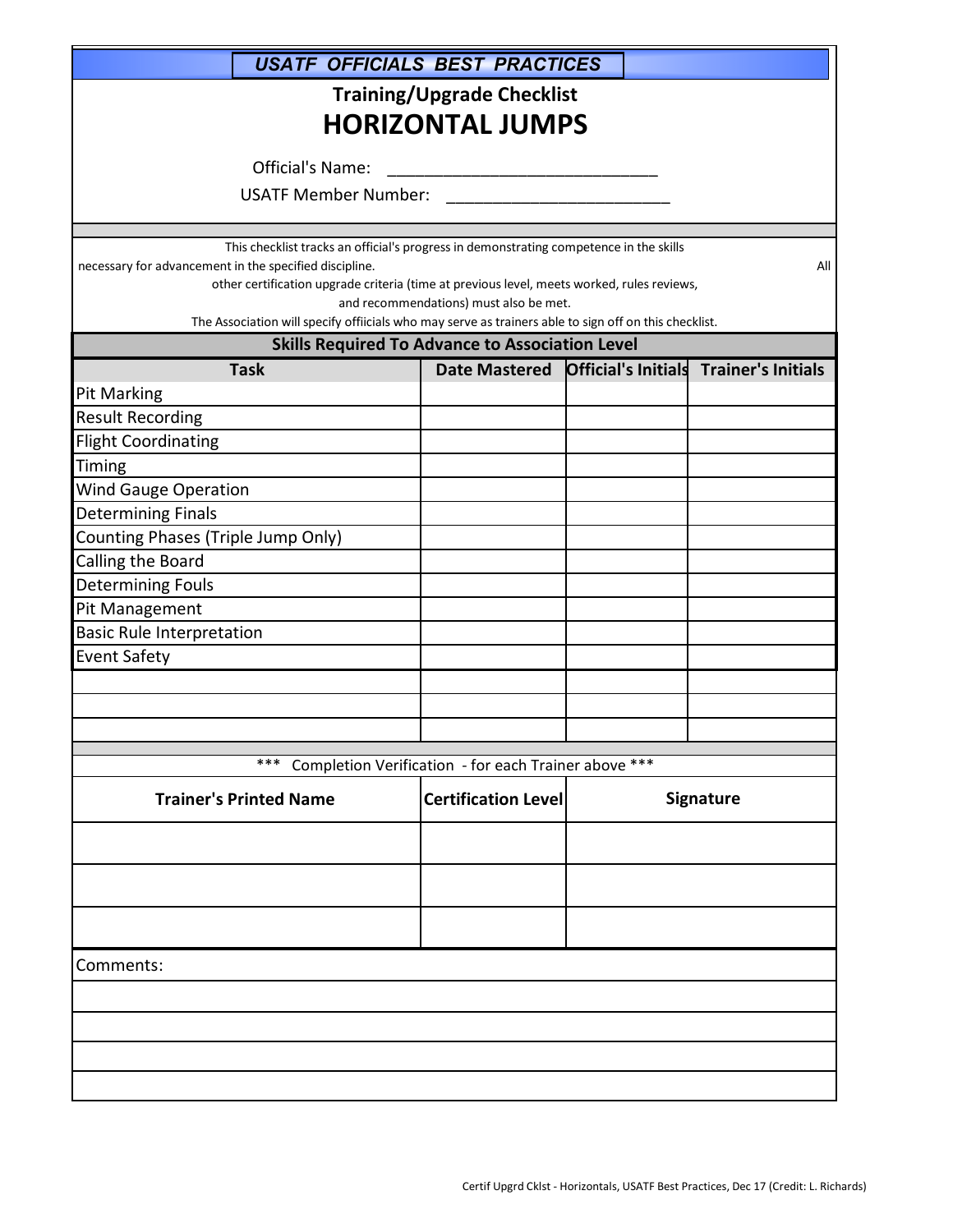| <b>USATF OFFICIALS BEST PRACTICES</b>                                                                                                                |                                                      |  |                                                      |  |  |  |
|------------------------------------------------------------------------------------------------------------------------------------------------------|------------------------------------------------------|--|------------------------------------------------------|--|--|--|
|                                                                                                                                                      |                                                      |  |                                                      |  |  |  |
|                                                                                                                                                      | <b>Training/Upgrade Checklist</b>                    |  |                                                      |  |  |  |
|                                                                                                                                                      | <b>HORIZONTAL JUMPS</b>                              |  |                                                      |  |  |  |
| Official's Name:                                                                                                                                     |                                                      |  |                                                      |  |  |  |
| <b>USATF Member Number:</b>                                                                                                                          |                                                      |  |                                                      |  |  |  |
| This checklist tracks an official's progress in demonstrating competence in the skills                                                               |                                                      |  |                                                      |  |  |  |
| necessary for advancement in the specified discipline.<br>other certification upgrade criteria (time at previous level, meets worked, rules reviews, |                                                      |  | All                                                  |  |  |  |
|                                                                                                                                                      | and recommendations) must also be met.               |  |                                                      |  |  |  |
| The Association will specify offiicials who may serve as trainers able to sign off on this checklist.                                                |                                                      |  |                                                      |  |  |  |
|                                                                                                                                                      | <b>Skills Required To Advance to National Level</b>  |  |                                                      |  |  |  |
| <b>Task</b>                                                                                                                                          |                                                      |  | Date Mastered Official's Initials Trainer's Initials |  |  |  |
| All Association Skills Plus the Following:                                                                                                           |                                                      |  |                                                      |  |  |  |
| Venue Set-Up (* see below)                                                                                                                           |                                                      |  |                                                      |  |  |  |
| <b>Interaction with Coaches</b>                                                                                                                      |                                                      |  |                                                      |  |  |  |
| Interaction with Referees                                                                                                                            |                                                      |  |                                                      |  |  |  |
| <b>Interaction with Parents</b>                                                                                                                      |                                                      |  |                                                      |  |  |  |
| <b>Handling Protests</b>                                                                                                                             |                                                      |  |                                                      |  |  |  |
| <b>Managing Volunteers</b>                                                                                                                           |                                                      |  |                                                      |  |  |  |
| Problem solving                                                                                                                                      |                                                      |  |                                                      |  |  |  |
| Advanced Rule Interpretation                                                                                                                         |                                                      |  |                                                      |  |  |  |
| <b>Crew Assignments</b>                                                                                                                              |                                                      |  |                                                      |  |  |  |
| <b>Managing Event Flow</b><br><b>Briefing Athletes</b>                                                                                               |                                                      |  |                                                      |  |  |  |
| <b>Event Safety</b>                                                                                                                                  |                                                      |  |                                                      |  |  |  |
| Ready to be event head at Assn & Rgn'l meets                                                                                                         |                                                      |  |                                                      |  |  |  |
|                                                                                                                                                      |                                                      |  |                                                      |  |  |  |
|                                                                                                                                                      |                                                      |  |                                                      |  |  |  |
|                                                                                                                                                      |                                                      |  |                                                      |  |  |  |
| * Set-up: runway, board(s), pit, sand, tape measure, clock, ofcls & athlete placement, perform. bds., etc.                                           |                                                      |  |                                                      |  |  |  |
| $***$                                                                                                                                                | Completion Verification - for each Trainer above *** |  |                                                      |  |  |  |
| <b>Trainer's Printed Name</b>                                                                                                                        | <b>Certification Level</b>                           |  | Signature                                            |  |  |  |
|                                                                                                                                                      |                                                      |  |                                                      |  |  |  |
|                                                                                                                                                      |                                                      |  |                                                      |  |  |  |
|                                                                                                                                                      |                                                      |  |                                                      |  |  |  |
|                                                                                                                                                      |                                                      |  |                                                      |  |  |  |
| Comments:                                                                                                                                            |                                                      |  |                                                      |  |  |  |
|                                                                                                                                                      |                                                      |  |                                                      |  |  |  |
|                                                                                                                                                      |                                                      |  |                                                      |  |  |  |
|                                                                                                                                                      |                                                      |  |                                                      |  |  |  |
|                                                                                                                                                      |                                                      |  |                                                      |  |  |  |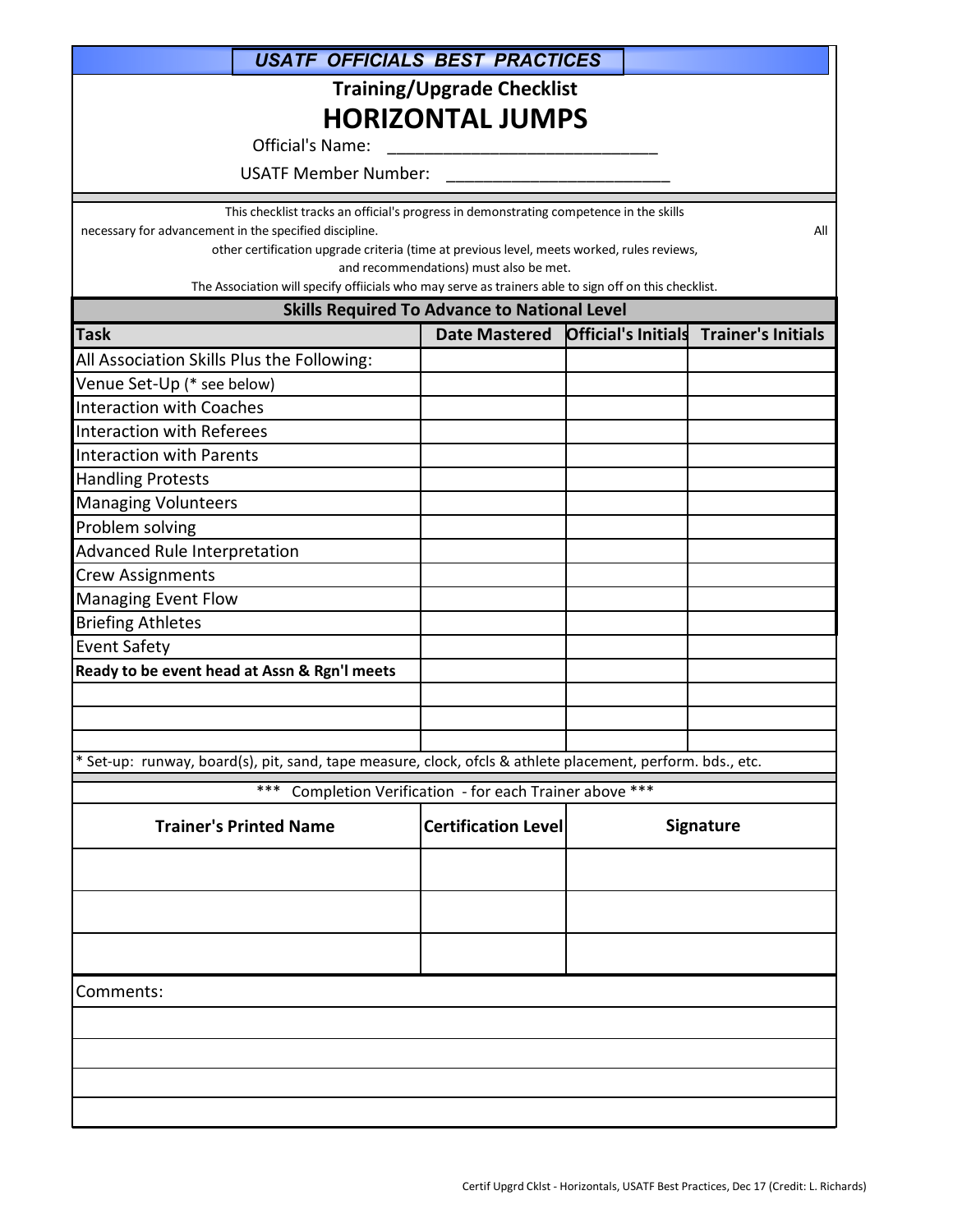| <b>USATF OFFICIALS BEST PRACTICES</b>                            |                                                                                                                                                                                                                                                                                                                                                |                           |                          |  |  |  |
|------------------------------------------------------------------|------------------------------------------------------------------------------------------------------------------------------------------------------------------------------------------------------------------------------------------------------------------------------------------------------------------------------------------------|---------------------------|--------------------------|--|--|--|
| <b>Training/Upgrade Checklist</b><br><b>HORIZONTAL JUMPS</b>     |                                                                                                                                                                                                                                                                                                                                                |                           |                          |  |  |  |
| Official's Name:                                                 |                                                                                                                                                                                                                                                                                                                                                |                           |                          |  |  |  |
| <b>USATF Member Number:</b>                                      |                                                                                                                                                                                                                                                                                                                                                |                           |                          |  |  |  |
|                                                                  |                                                                                                                                                                                                                                                                                                                                                |                           |                          |  |  |  |
| necessary for advancement in the specified discipline.           | This checklist tracks an official's progress in demonstrating competence in the skills<br>All<br>other certification upgrade criteria (time at previous level, meets worked, rules reviews,<br>and recommendations) must also be met.<br>The Association will specify offiicials who may serve as trainers able to sign off on this checklist. |                           |                          |  |  |  |
|                                                                  | <b>Skills Required To Advance to Master Level</b>                                                                                                                                                                                                                                                                                              |                           |                          |  |  |  |
| <b>Task</b>                                                      | <b>Date Mastered</b>                                                                                                                                                                                                                                                                                                                           | <b>Officials Initials</b> | <b>Trainers Initials</b> |  |  |  |
| <b>Event Safety</b>                                              |                                                                                                                                                                                                                                                                                                                                                |                           |                          |  |  |  |
| All National Skills Plus the Following:<br>Training of Officials |                                                                                                                                                                                                                                                                                                                                                |                           |                          |  |  |  |
| <b>Evaluating Officials Performance</b>                          |                                                                                                                                                                                                                                                                                                                                                |                           |                          |  |  |  |
| Recommending Officials for Advancement                           |                                                                                                                                                                                                                                                                                                                                                |                           |                          |  |  |  |
| <b>Advising Meet Management</b>                                  |                                                                                                                                                                                                                                                                                                                                                |                           |                          |  |  |  |
| Ready to be event head at Nat'l champshp meets                   |                                                                                                                                                                                                                                                                                                                                                |                           |                          |  |  |  |
|                                                                  |                                                                                                                                                                                                                                                                                                                                                |                           |                          |  |  |  |
|                                                                  |                                                                                                                                                                                                                                                                                                                                                |                           |                          |  |  |  |
|                                                                  |                                                                                                                                                                                                                                                                                                                                                |                           |                          |  |  |  |
|                                                                  |                                                                                                                                                                                                                                                                                                                                                |                           |                          |  |  |  |
|                                                                  |                                                                                                                                                                                                                                                                                                                                                |                           |                          |  |  |  |
| ***                                                              | Completion Verification - for each Trainer above ***                                                                                                                                                                                                                                                                                           |                           |                          |  |  |  |
| <b>Trainer's Printed Name</b>                                    | <b>Certification Level</b>                                                                                                                                                                                                                                                                                                                     |                           | Signature                |  |  |  |
|                                                                  |                                                                                                                                                                                                                                                                                                                                                |                           |                          |  |  |  |
|                                                                  |                                                                                                                                                                                                                                                                                                                                                |                           |                          |  |  |  |
|                                                                  |                                                                                                                                                                                                                                                                                                                                                |                           |                          |  |  |  |
| Comments:                                                        |                                                                                                                                                                                                                                                                                                                                                |                           |                          |  |  |  |
|                                                                  |                                                                                                                                                                                                                                                                                                                                                |                           |                          |  |  |  |
|                                                                  |                                                                                                                                                                                                                                                                                                                                                |                           |                          |  |  |  |
|                                                                  |                                                                                                                                                                                                                                                                                                                                                |                           |                          |  |  |  |
|                                                                  |                                                                                                                                                                                                                                                                                                                                                |                           |                          |  |  |  |
|                                                                  |                                                                                                                                                                                                                                                                                                                                                |                           |                          |  |  |  |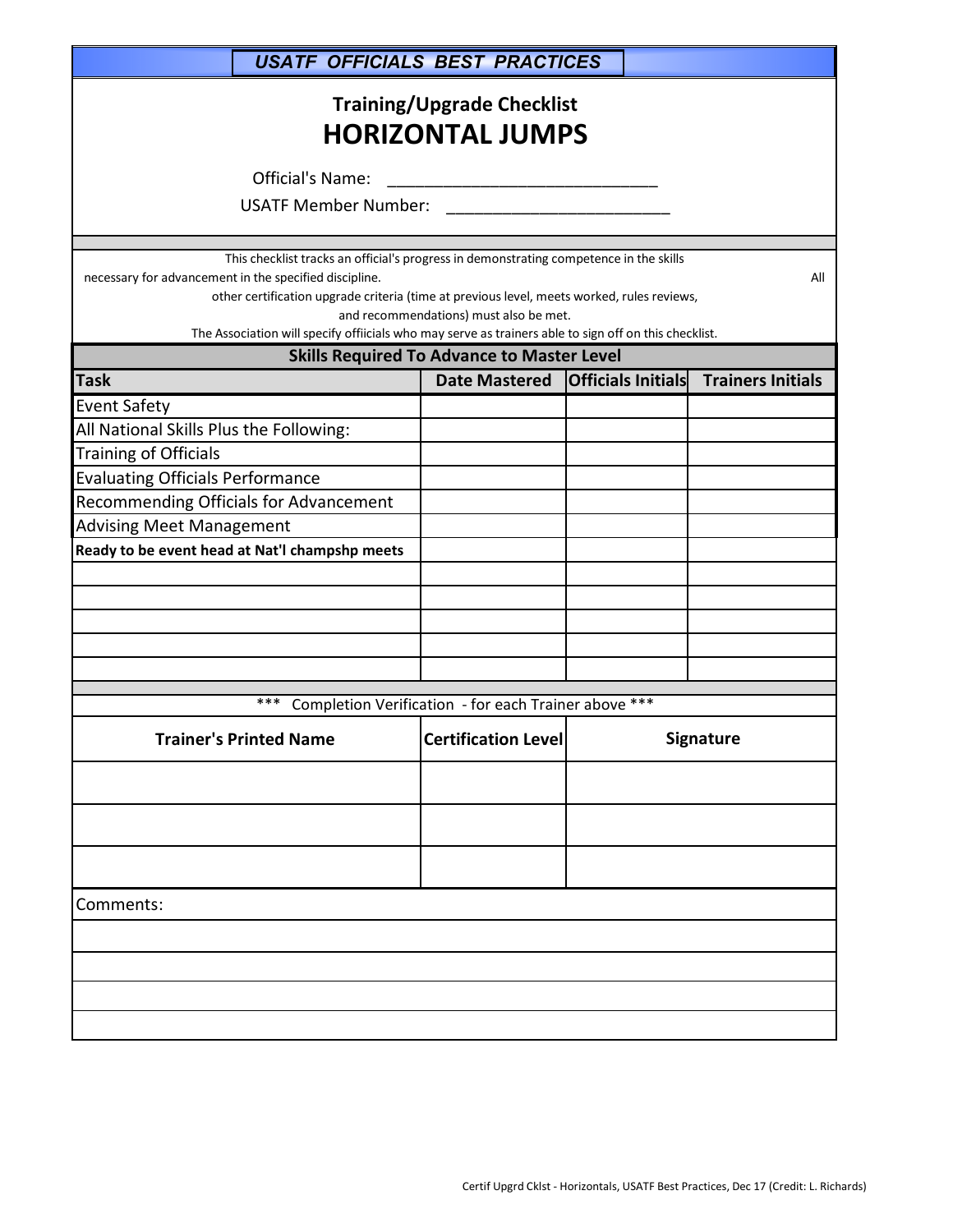| <b>USATF OFFICIALS BEST PRACTICES</b>                                                                                                                                                                                                                                                                                                                                                                             |                                                      |  |                                        |  |
|-------------------------------------------------------------------------------------------------------------------------------------------------------------------------------------------------------------------------------------------------------------------------------------------------------------------------------------------------------------------------------------------------------------------|------------------------------------------------------|--|----------------------------------------|--|
| <b>Training/Upgrade Checklist</b><br><b>THROWS</b>                                                                                                                                                                                                                                                                                                                                                                |                                                      |  |                                        |  |
| Official's Name:                                                                                                                                                                                                                                                                                                                                                                                                  |                                                      |  |                                        |  |
| <b>USATF Member Number:</b>                                                                                                                                                                                                                                                                                                                                                                                       |                                                      |  |                                        |  |
| This checklist tracks an official's progress in demonstrating competence in the skills<br>necessary for advancement in the specified discipline.<br>other certification upgrade criteria (time at previous level, meets worked, rules reviews,<br>The Association will specify offiicials who may serve as trainers able to sign off on this checklist.<br><b>Skills Required To Advance to Association Level</b> | and recommendations) must also be met.               |  | All                                    |  |
| <b>Task</b>                                                                                                                                                                                                                                                                                                                                                                                                       | <b>Date Mastered</b>                                 |  | Official's Initials Trainer's Initials |  |
| <b>Event Safety</b>                                                                                                                                                                                                                                                                                                                                                                                               |                                                      |  |                                        |  |
| Sector Marking (Where Implement Lands)                                                                                                                                                                                                                                                                                                                                                                            |                                                      |  |                                        |  |
| Find Out Mark of the Day                                                                                                                                                                                                                                                                                                                                                                                          |                                                      |  |                                        |  |
| <b>Result Recording</b>                                                                                                                                                                                                                                                                                                                                                                                           |                                                      |  |                                        |  |
| <b>Flight Coordinating</b>                                                                                                                                                                                                                                                                                                                                                                                        |                                                      |  |                                        |  |
| Timing                                                                                                                                                                                                                                                                                                                                                                                                            |                                                      |  |                                        |  |
| <b>Correct Tape Pulling</b>                                                                                                                                                                                                                                                                                                                                                                                       |                                                      |  |                                        |  |
| <b>Judging Sector Lines</b>                                                                                                                                                                                                                                                                                                                                                                                       |                                                      |  |                                        |  |
| <b>Determining Finals</b>                                                                                                                                                                                                                                                                                                                                                                                         |                                                      |  |                                        |  |
| Calling the Ring/Line                                                                                                                                                                                                                                                                                                                                                                                             |                                                      |  |                                        |  |
| <b>Determining Fouls</b><br><b>Sector Management</b>                                                                                                                                                                                                                                                                                                                                                              |                                                      |  |                                        |  |
| <b>Basic Rule Interpretation</b>                                                                                                                                                                                                                                                                                                                                                                                  |                                                      |  |                                        |  |
| Appropriate Gate Closing (Hammer Throw)                                                                                                                                                                                                                                                                                                                                                                           |                                                      |  |                                        |  |
|                                                                                                                                                                                                                                                                                                                                                                                                                   |                                                      |  |                                        |  |
|                                                                                                                                                                                                                                                                                                                                                                                                                   |                                                      |  |                                        |  |
|                                                                                                                                                                                                                                                                                                                                                                                                                   |                                                      |  |                                        |  |
|                                                                                                                                                                                                                                                                                                                                                                                                                   |                                                      |  |                                        |  |
|                                                                                                                                                                                                                                                                                                                                                                                                                   |                                                      |  |                                        |  |
| $***$                                                                                                                                                                                                                                                                                                                                                                                                             | Completion Verification - for each Trainer above *** |  |                                        |  |
| <b>Trainer's Printed Name</b>                                                                                                                                                                                                                                                                                                                                                                                     | <b>Certification Level</b>                           |  | Signature                              |  |
|                                                                                                                                                                                                                                                                                                                                                                                                                   |                                                      |  |                                        |  |
|                                                                                                                                                                                                                                                                                                                                                                                                                   |                                                      |  |                                        |  |
|                                                                                                                                                                                                                                                                                                                                                                                                                   |                                                      |  |                                        |  |
| Comments:                                                                                                                                                                                                                                                                                                                                                                                                         |                                                      |  |                                        |  |
|                                                                                                                                                                                                                                                                                                                                                                                                                   |                                                      |  |                                        |  |
|                                                                                                                                                                                                                                                                                                                                                                                                                   |                                                      |  |                                        |  |
|                                                                                                                                                                                                                                                                                                                                                                                                                   |                                                      |  |                                        |  |

ı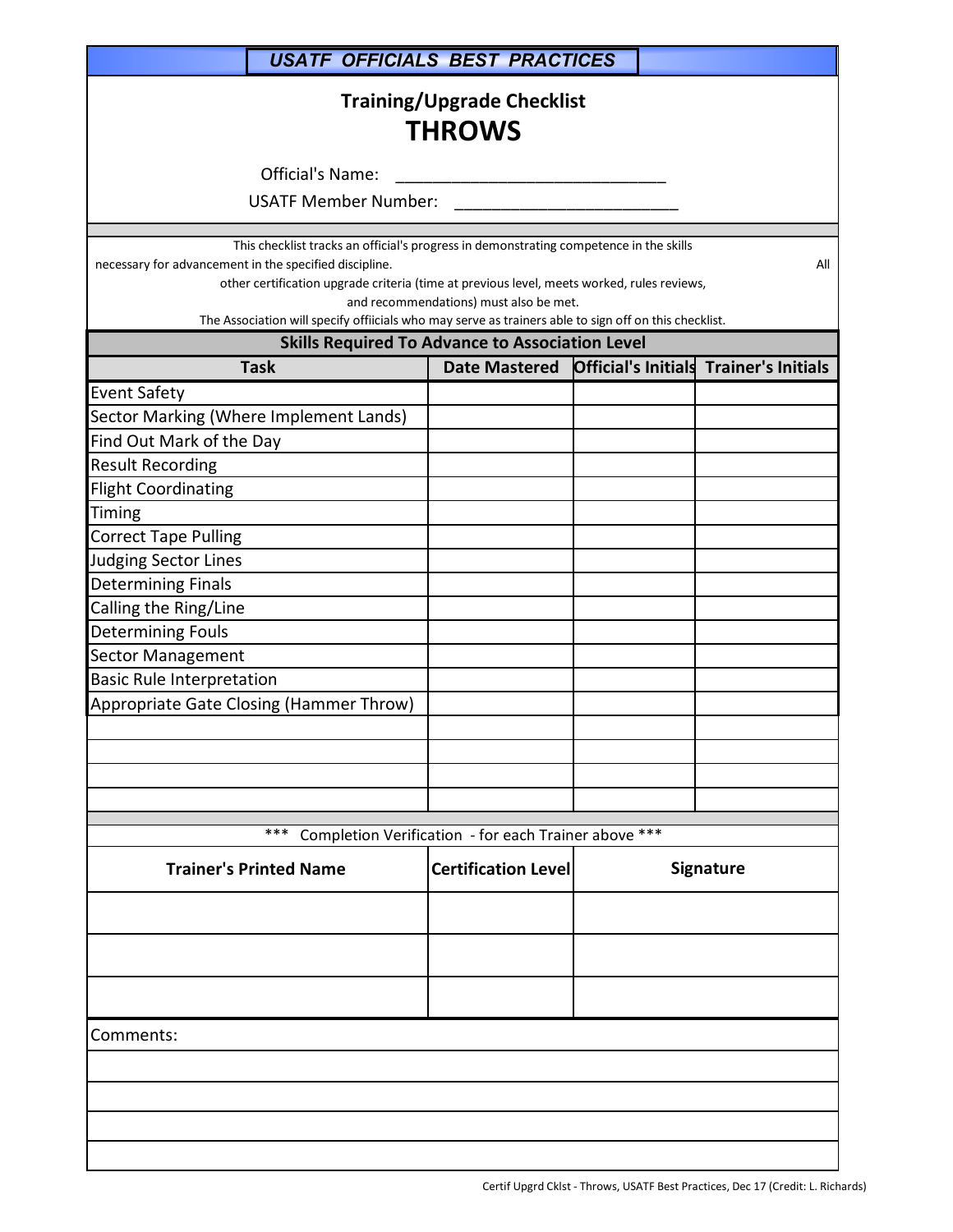| <b>USATF OFFICIALS BEST PRACTICES</b>                                                                                                            |                                                      |  |                                                      |
|--------------------------------------------------------------------------------------------------------------------------------------------------|------------------------------------------------------|--|------------------------------------------------------|
|                                                                                                                                                  | <b>Training/Upgrade Checklist</b>                    |  |                                                      |
|                                                                                                                                                  | <b>THROWS</b>                                        |  |                                                      |
| Official's Name:                                                                                                                                 |                                                      |  |                                                      |
| <b>USATF Member Number:</b>                                                                                                                      |                                                      |  |                                                      |
|                                                                                                                                                  |                                                      |  |                                                      |
| This checklist tracks an official's progress in demonstrating competence in the skills<br>necessary for advancement in the specified discipline. |                                                      |  | All                                                  |
| other certification upgrade criteria (time at previous level, meets worked, rules reviews,                                                       |                                                      |  |                                                      |
|                                                                                                                                                  | and recommendations) must also be met.               |  |                                                      |
| The Association will specify offiicials who may serve as trainers able to sign off on this checklist.                                            | <b>Skills Required To Advance to National Level</b>  |  |                                                      |
| <b>Task</b>                                                                                                                                      |                                                      |  | Date Mastered Official's Initials Trainer's Initials |
|                                                                                                                                                  |                                                      |  |                                                      |
| <b>Event Safety</b>                                                                                                                              |                                                      |  |                                                      |
| All Association Skills Plus the Following:                                                                                                       |                                                      |  |                                                      |
| Venue Set-Up (* see below)                                                                                                                       |                                                      |  |                                                      |
| Calling Flats (Javelin Only)                                                                                                                     |                                                      |  |                                                      |
| Recognizing Unsafe or Illegal Implements<br><b>Interaction with Coaches</b>                                                                      |                                                      |  |                                                      |
| <b>Interaction with Referees</b>                                                                                                                 |                                                      |  |                                                      |
| <b>Interaction with Parents</b>                                                                                                                  |                                                      |  |                                                      |
| <b>Handling Protests</b>                                                                                                                         |                                                      |  |                                                      |
| <b>Managing Volunteers</b>                                                                                                                       |                                                      |  |                                                      |
| Problem solving                                                                                                                                  |                                                      |  |                                                      |
| <b>Advanced Rule Interpretation</b>                                                                                                              |                                                      |  |                                                      |
| <b>Tie Breaking Procedures</b>                                                                                                                   |                                                      |  |                                                      |
| Implement Control (W&M)                                                                                                                          |                                                      |  |                                                      |
| Record Procedures (Impound/Re-certify)                                                                                                           |                                                      |  |                                                      |
| <b>Crew Assignments</b>                                                                                                                          |                                                      |  |                                                      |
| <b>Managing Event Flow</b>                                                                                                                       |                                                      |  |                                                      |
| <b>Briefing Athletes</b>                                                                                                                         |                                                      |  |                                                      |
| Ready to be event head at Assn & Rgn'l meets                                                                                                     |                                                      |  |                                                      |
|                                                                                                                                                  |                                                      |  |                                                      |
|                                                                                                                                                  |                                                      |  |                                                      |
| * Set-up: sector, circle, cage,tape measure, ofcls & athlete placement, implement rack, chalk, perform. bds., etc.                               |                                                      |  |                                                      |
| ***                                                                                                                                              | Completion Verification - for each Trainer above *** |  |                                                      |
|                                                                                                                                                  |                                                      |  |                                                      |
| <b>Trainer's Printed Name</b>                                                                                                                    | <b>Certification Level</b>                           |  | <b>Signature</b>                                     |
|                                                                                                                                                  |                                                      |  |                                                      |
|                                                                                                                                                  |                                                      |  |                                                      |
|                                                                                                                                                  |                                                      |  |                                                      |
| Comments:                                                                                                                                        |                                                      |  |                                                      |
|                                                                                                                                                  |                                                      |  |                                                      |
|                                                                                                                                                  |                                                      |  |                                                      |
|                                                                                                                                                  |                                                      |  |                                                      |
|                                                                                                                                                  |                                                      |  |                                                      |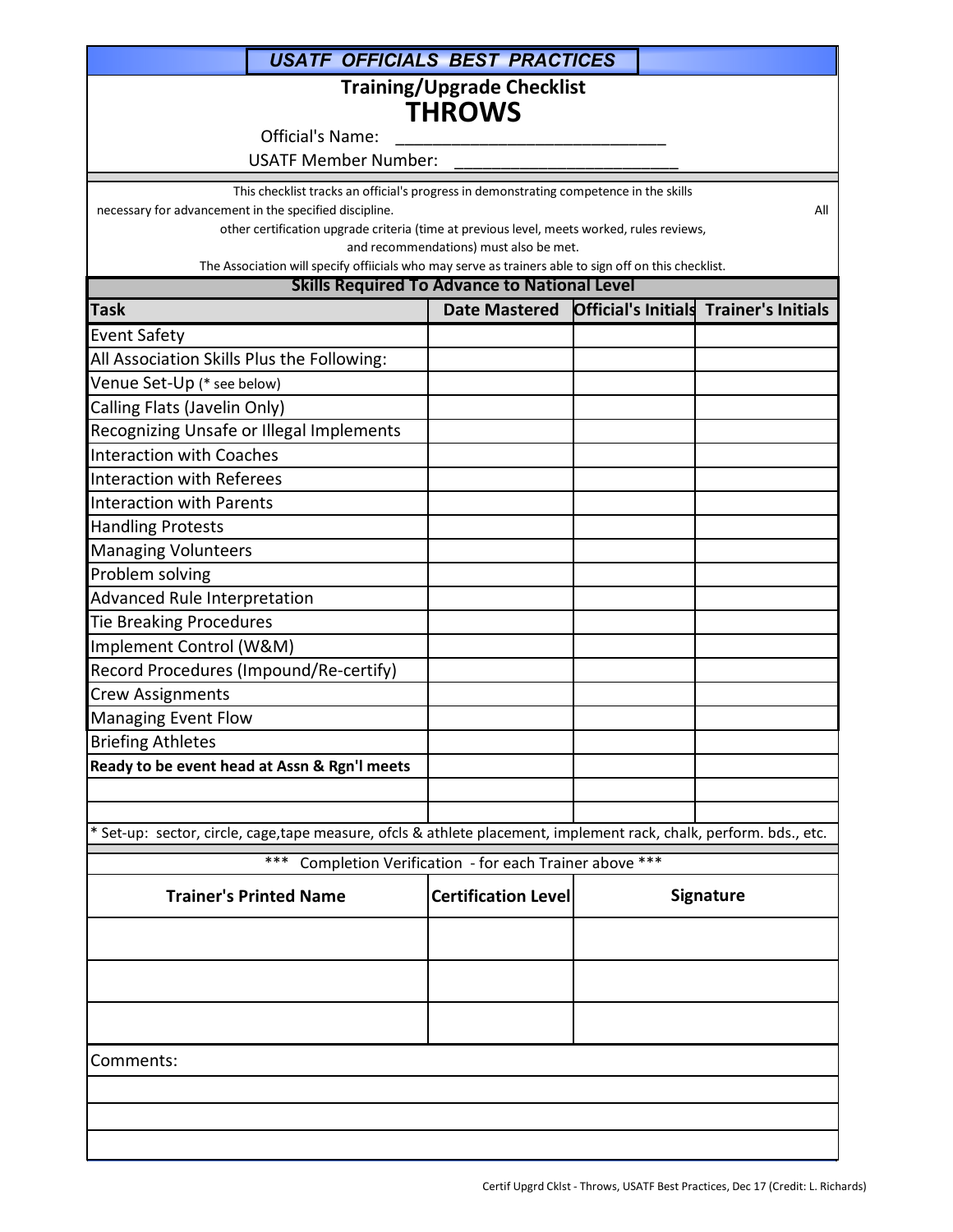| <b>USATE OFFICIALS BEST PRACTICES</b>                                                                                                                                                                                                                                                                                                                   |                                                      |  |                                             |  |  |  |
|---------------------------------------------------------------------------------------------------------------------------------------------------------------------------------------------------------------------------------------------------------------------------------------------------------------------------------------------------------|------------------------------------------------------|--|---------------------------------------------|--|--|--|
| <b>Training/Upgrade Checklist</b><br><b>THROWS</b>                                                                                                                                                                                                                                                                                                      |                                                      |  |                                             |  |  |  |
| <b>Official's Name:</b>                                                                                                                                                                                                                                                                                                                                 |                                                      |  |                                             |  |  |  |
| <b>USATF Member Number:</b>                                                                                                                                                                                                                                                                                                                             |                                                      |  |                                             |  |  |  |
|                                                                                                                                                                                                                                                                                                                                                         |                                                      |  |                                             |  |  |  |
| This checklist tracks an official's progress in demonstrating competence in the skills<br>necessary for advancement in the specified discipline.<br>other certification upgrade criteria (time at previous level, meets worked, rules reviews,<br>The Association will specify offiicials who may serve as trainers able to sign off on this checklist. | and recommendations) must also be met.               |  | All                                         |  |  |  |
|                                                                                                                                                                                                                                                                                                                                                         | <b>Skills Required To Advance to Master Level</b>    |  |                                             |  |  |  |
| <b>Task</b>                                                                                                                                                                                                                                                                                                                                             | <b>Date Mastered</b>                                 |  | <b>Officials Initials Trainers Initials</b> |  |  |  |
| <b>Event Safety</b>                                                                                                                                                                                                                                                                                                                                     |                                                      |  |                                             |  |  |  |
| All National Skills Plus the Following:                                                                                                                                                                                                                                                                                                                 |                                                      |  |                                             |  |  |  |
| <b>Training of Officials</b>                                                                                                                                                                                                                                                                                                                            |                                                      |  |                                             |  |  |  |
| <b>Evaluating Officials Performance</b>                                                                                                                                                                                                                                                                                                                 |                                                      |  |                                             |  |  |  |
| Recommending Officials for Advancement                                                                                                                                                                                                                                                                                                                  |                                                      |  |                                             |  |  |  |
| <b>Advising Meet Management</b>                                                                                                                                                                                                                                                                                                                         |                                                      |  |                                             |  |  |  |
| Ready to be event head at Nat'l champshp meets                                                                                                                                                                                                                                                                                                          |                                                      |  |                                             |  |  |  |
|                                                                                                                                                                                                                                                                                                                                                         |                                                      |  |                                             |  |  |  |
|                                                                                                                                                                                                                                                                                                                                                         |                                                      |  |                                             |  |  |  |
|                                                                                                                                                                                                                                                                                                                                                         |                                                      |  |                                             |  |  |  |
| ***                                                                                                                                                                                                                                                                                                                                                     | Completion Verification - for each Trainer above *** |  |                                             |  |  |  |
| <b>Trainer's Printed Name</b>                                                                                                                                                                                                                                                                                                                           | <b>Certification Level</b>                           |  | <b>Signature</b>                            |  |  |  |
|                                                                                                                                                                                                                                                                                                                                                         |                                                      |  |                                             |  |  |  |
|                                                                                                                                                                                                                                                                                                                                                         |                                                      |  |                                             |  |  |  |
|                                                                                                                                                                                                                                                                                                                                                         |                                                      |  |                                             |  |  |  |
| Comments:                                                                                                                                                                                                                                                                                                                                               |                                                      |  |                                             |  |  |  |
|                                                                                                                                                                                                                                                                                                                                                         |                                                      |  |                                             |  |  |  |
|                                                                                                                                                                                                                                                                                                                                                         |                                                      |  |                                             |  |  |  |
|                                                                                                                                                                                                                                                                                                                                                         |                                                      |  |                                             |  |  |  |
|                                                                                                                                                                                                                                                                                                                                                         |                                                      |  |                                             |  |  |  |
|                                                                                                                                                                                                                                                                                                                                                         |                                                      |  |                                             |  |  |  |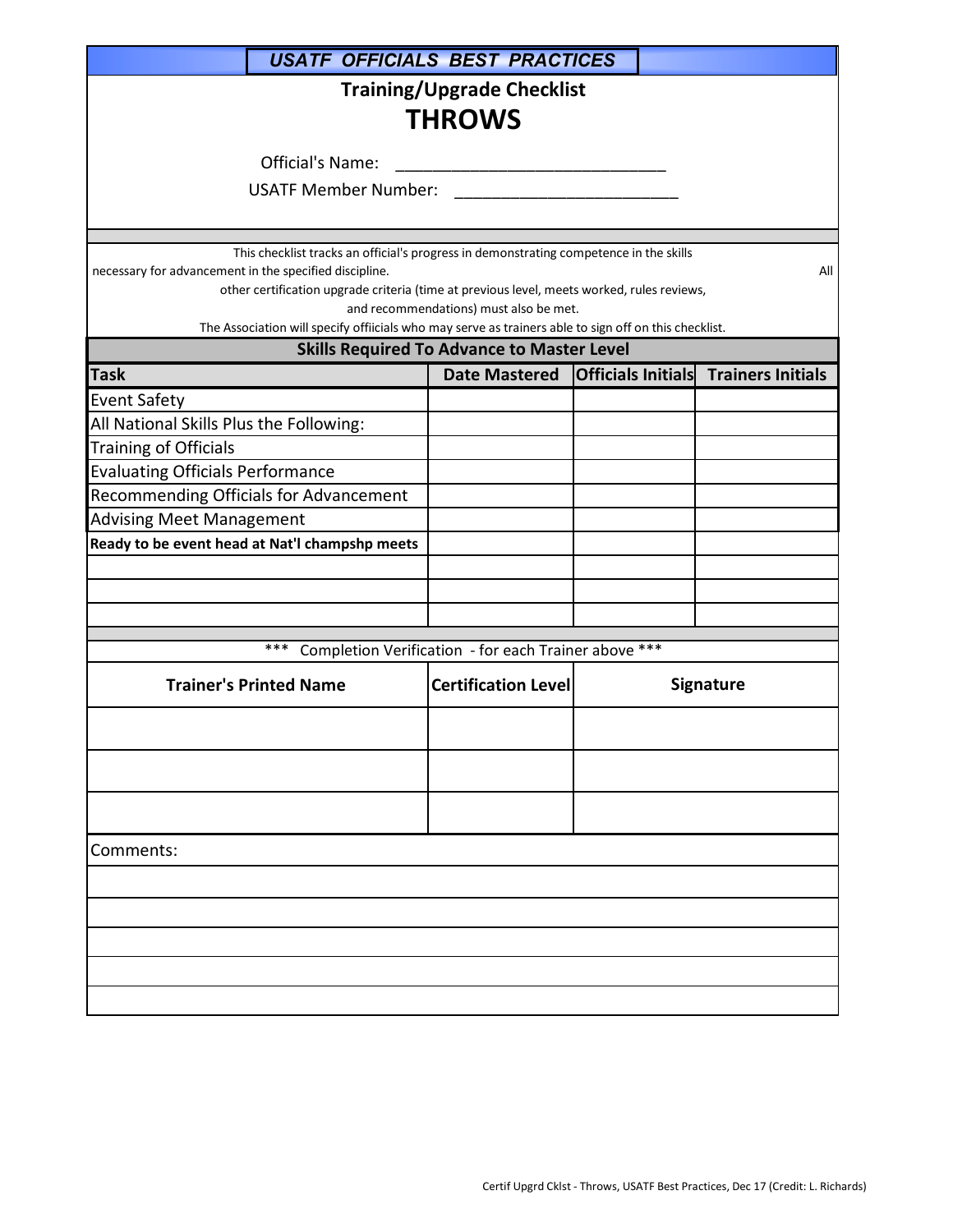|                                                                                                                                                                                                                                                                                                                                                                                                       | <b>USATF OFFICIALS BEST PRACTICES</b>                            |  |                                        |  |  |
|-------------------------------------------------------------------------------------------------------------------------------------------------------------------------------------------------------------------------------------------------------------------------------------------------------------------------------------------------------------------------------------------------------|------------------------------------------------------------------|--|----------------------------------------|--|--|
| <b>Training/Upgrade Checklist</b><br><b>UMPIRE</b>                                                                                                                                                                                                                                                                                                                                                    |                                                                  |  |                                        |  |  |
| Official's Name:                                                                                                                                                                                                                                                                                                                                                                                      | <u> 1980 - Jan James James Barnett, fransk politik (d. 1980)</u> |  |                                        |  |  |
| <b>USATF Member Number:</b>                                                                                                                                                                                                                                                                                                                                                                           |                                                                  |  |                                        |  |  |
| This checklist tracks an official's progress in demonstrating competence in the skills<br>necessary for advancement in the specified discipline.<br>All other certification upgrade criteria (time at previous level, meets worked, rules reviews,<br>and recommendations) must also be met.<br>The Association will specify offiicials who may serve as trainers able to sign off on this checklist. |                                                                  |  |                                        |  |  |
|                                                                                                                                                                                                                                                                                                                                                                                                       | <b>Skills Required To Advance to Association Level</b>           |  |                                        |  |  |
| <b>Task</b>                                                                                                                                                                                                                                                                                                                                                                                           | <b>Date Mastered</b>                                             |  | Official's Initials Trainer's Initials |  |  |
| <b>Track Layout and Management</b><br>Determining Violations (lanes, hurdles,<br>exchange zones, etc.)                                                                                                                                                                                                                                                                                                |                                                                  |  |                                        |  |  |
| <b>Reporting Violations</b>                                                                                                                                                                                                                                                                                                                                                                           |                                                                  |  |                                        |  |  |
| Relay Zone                                                                                                                                                                                                                                                                                                                                                                                            |                                                                  |  |                                        |  |  |
| <b>Hurdles</b>                                                                                                                                                                                                                                                                                                                                                                                        |                                                                  |  |                                        |  |  |
| <b>Basic Rule Interpretation</b>                                                                                                                                                                                                                                                                                                                                                                      |                                                                  |  |                                        |  |  |
| <b>Event Safety</b>                                                                                                                                                                                                                                                                                                                                                                                   |                                                                  |  |                                        |  |  |
|                                                                                                                                                                                                                                                                                                                                                                                                       |                                                                  |  |                                        |  |  |
|                                                                                                                                                                                                                                                                                                                                                                                                       |                                                                  |  |                                        |  |  |
|                                                                                                                                                                                                                                                                                                                                                                                                       |                                                                  |  |                                        |  |  |
| ***                                                                                                                                                                                                                                                                                                                                                                                                   | Completion Verification - for each Trainer above ***             |  |                                        |  |  |
| <b>Trainer's Printed Name</b>                                                                                                                                                                                                                                                                                                                                                                         | <b>Certification Level</b>                                       |  | <b>Signature</b>                       |  |  |
|                                                                                                                                                                                                                                                                                                                                                                                                       |                                                                  |  |                                        |  |  |
|                                                                                                                                                                                                                                                                                                                                                                                                       |                                                                  |  |                                        |  |  |
| Comments:                                                                                                                                                                                                                                                                                                                                                                                             |                                                                  |  |                                        |  |  |
|                                                                                                                                                                                                                                                                                                                                                                                                       |                                                                  |  |                                        |  |  |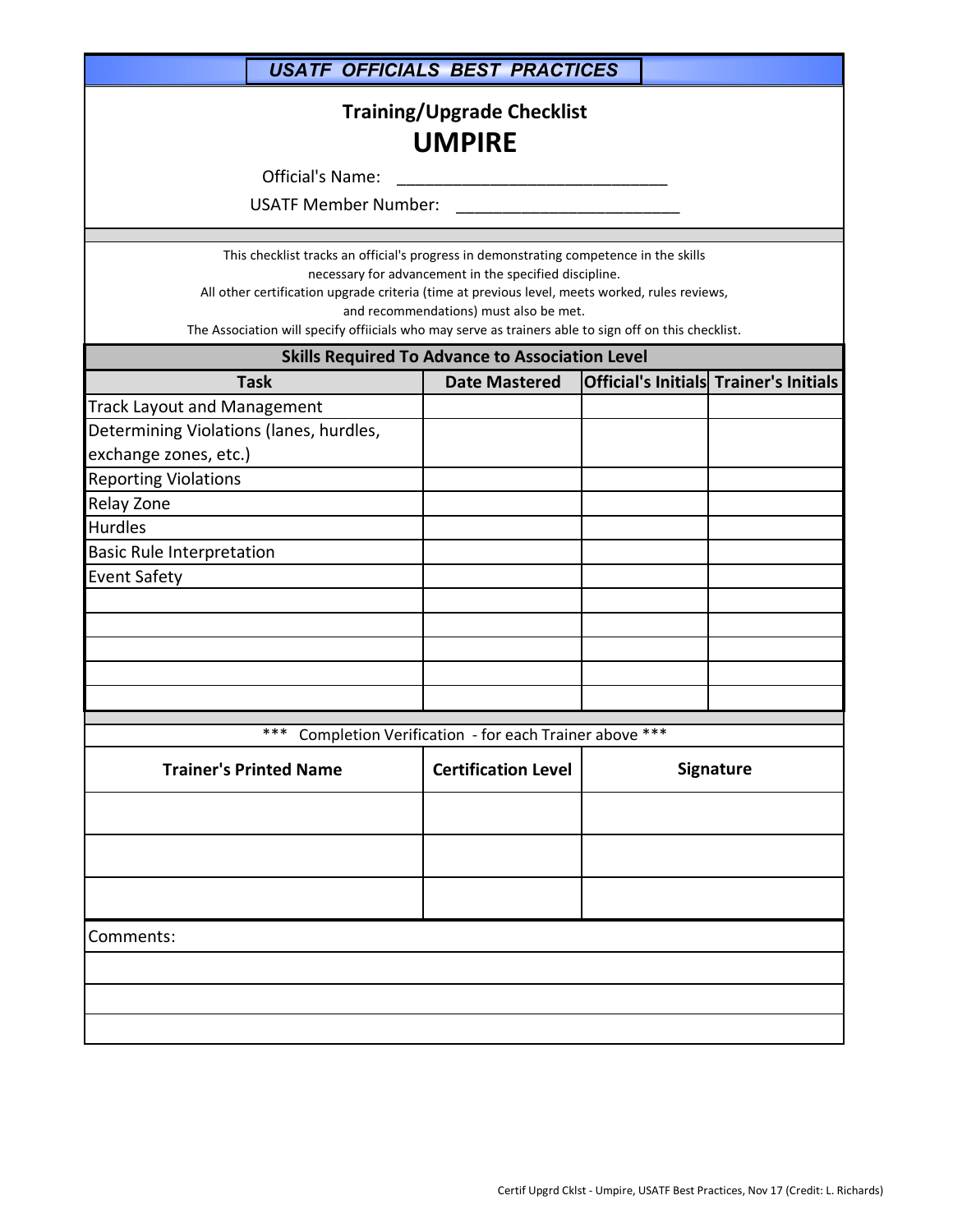| <b>USATF OFFICIALS BEST PRACTICES</b>                                                                                                                                                                                                                                                                                                                                                                                                                                     |                                                                                                  |  |  |                                               |  |
|---------------------------------------------------------------------------------------------------------------------------------------------------------------------------------------------------------------------------------------------------------------------------------------------------------------------------------------------------------------------------------------------------------------------------------------------------------------------------|--------------------------------------------------------------------------------------------------|--|--|-----------------------------------------------|--|
| <b>Training/Upgrade Checklist</b><br><b>UMPIRE</b><br><b>Official's Name:</b><br><b>USATF Member Number:</b>                                                                                                                                                                                                                                                                                                                                                              |                                                                                                  |  |  |                                               |  |
|                                                                                                                                                                                                                                                                                                                                                                                                                                                                           |                                                                                                  |  |  |                                               |  |
| This checklist tracks an official's progress in demonstrating competence in the skills<br>All other certification upgrade criteria (time at previous level, meets worked, rules reviews,<br>The Association will specify offiicials who may serve as trainers able to sign off on this checklist.                                                                                                                                                                         | necessary for advancement in the specified discipline.<br>and recommendations) must also be met. |  |  |                                               |  |
|                                                                                                                                                                                                                                                                                                                                                                                                                                                                           | <b>Skills Required To Advance to National Level</b>                                              |  |  |                                               |  |
| <b>Task</b><br>All Association Skills Plus the Following:<br><b>Crew Assignments and Management</b><br><b>Placement of Officials</b><br><b>Managing Event Flow</b><br><b>Interaction with Coaches</b><br><b>Interaction with Referees</b><br><b>Interaction with Parents</b><br><b>Handling Violations</b><br><b>Managing Volunteers</b><br><b>Problem Solving</b><br>Advanced Rule Interpretation<br><b>Event Safety</b><br>Ready to be event head at Assn & Rgn'l meets | <b>Date Mastered</b>                                                                             |  |  | <b>Official's Initials Trainer's Initials</b> |  |
|                                                                                                                                                                                                                                                                                                                                                                                                                                                                           |                                                                                                  |  |  |                                               |  |
| ***                                                                                                                                                                                                                                                                                                                                                                                                                                                                       | Completion Verification - for each Trainer above ***                                             |  |  |                                               |  |
| <b>Trainer's Printed Name</b>                                                                                                                                                                                                                                                                                                                                                                                                                                             | <b>Certification Level</b>                                                                       |  |  | Signature                                     |  |
|                                                                                                                                                                                                                                                                                                                                                                                                                                                                           |                                                                                                  |  |  |                                               |  |
| Comments:                                                                                                                                                                                                                                                                                                                                                                                                                                                                 |                                                                                                  |  |  |                                               |  |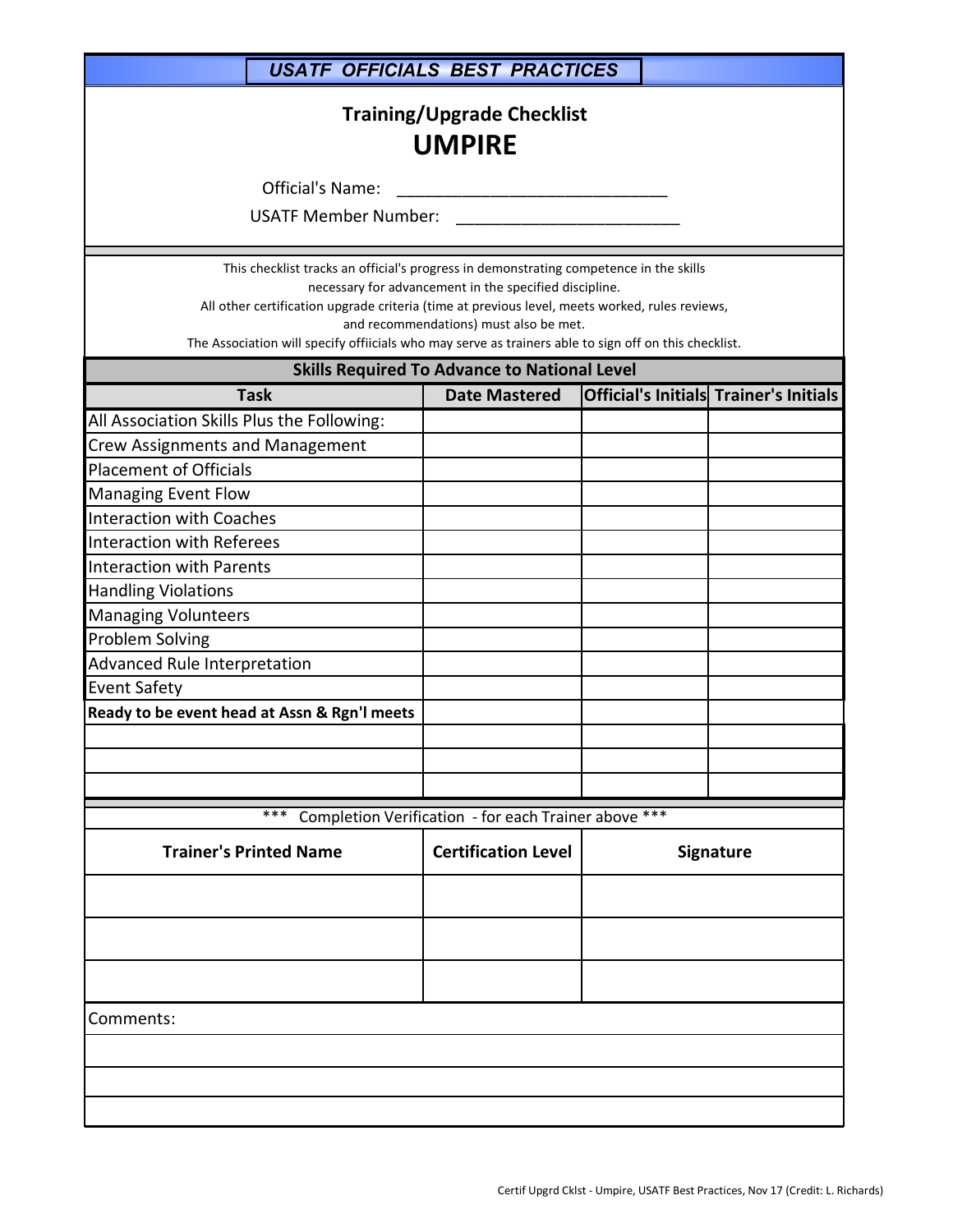| <b>USATF OFFICIALS BEST PRACTICES</b>                                                                                                                                                                                                                                                             |                                                                                                  |  |                                               |  |  |
|---------------------------------------------------------------------------------------------------------------------------------------------------------------------------------------------------------------------------------------------------------------------------------------------------|--------------------------------------------------------------------------------------------------|--|-----------------------------------------------|--|--|
|                                                                                                                                                                                                                                                                                                   | <b>Training/Upgrade Checklist</b><br><b>UMPIRE</b>                                               |  |                                               |  |  |
| Official's Name:                                                                                                                                                                                                                                                                                  |                                                                                                  |  |                                               |  |  |
| <b>USATF Member Number:</b>                                                                                                                                                                                                                                                                       |                                                                                                  |  |                                               |  |  |
|                                                                                                                                                                                                                                                                                                   |                                                                                                  |  |                                               |  |  |
|                                                                                                                                                                                                                                                                                                   |                                                                                                  |  |                                               |  |  |
| This checklist tracks an official's progress in demonstrating competence in the skills<br>All other certification upgrade criteria (time at previous level, meets worked, rules reviews,<br>The Association will specify offiicials who may serve as trainers able to sign off on this checklist. | necessary for advancement in the specified discipline.<br>and recommendations) must also be met. |  |                                               |  |  |
|                                                                                                                                                                                                                                                                                                   | <b>Skills Required To Advance to Master Level</b>                                                |  |                                               |  |  |
| <b>Task</b>                                                                                                                                                                                                                                                                                       | <b>Date Mastered</b>                                                                             |  | <b>Official's Initials Trainer's Initials</b> |  |  |
| All National Skills Plus the Following:                                                                                                                                                                                                                                                           |                                                                                                  |  |                                               |  |  |
| Training of Officials                                                                                                                                                                                                                                                                             |                                                                                                  |  |                                               |  |  |
| <b>Evaluating Officials Performance</b>                                                                                                                                                                                                                                                           |                                                                                                  |  |                                               |  |  |
| Recommending Officials for Advancement                                                                                                                                                                                                                                                            |                                                                                                  |  |                                               |  |  |
| <b>Advising Meet Management</b>                                                                                                                                                                                                                                                                   |                                                                                                  |  |                                               |  |  |
| <b>Event Safety</b>                                                                                                                                                                                                                                                                               |                                                                                                  |  |                                               |  |  |
| Ready to be event head at Nat'l champshp meets                                                                                                                                                                                                                                                    |                                                                                                  |  |                                               |  |  |
|                                                                                                                                                                                                                                                                                                   |                                                                                                  |  |                                               |  |  |
|                                                                                                                                                                                                                                                                                                   |                                                                                                  |  |                                               |  |  |
|                                                                                                                                                                                                                                                                                                   |                                                                                                  |  |                                               |  |  |
| ***                                                                                                                                                                                                                                                                                               | Completion Verification - for each Trainer above ***                                             |  |                                               |  |  |
|                                                                                                                                                                                                                                                                                                   |                                                                                                  |  |                                               |  |  |
| <b>Trainer's Printed Name</b>                                                                                                                                                                                                                                                                     | <b>Certification Level</b>                                                                       |  | <b>Signature</b>                              |  |  |
|                                                                                                                                                                                                                                                                                                   |                                                                                                  |  |                                               |  |  |
|                                                                                                                                                                                                                                                                                                   |                                                                                                  |  |                                               |  |  |
|                                                                                                                                                                                                                                                                                                   |                                                                                                  |  |                                               |  |  |
|                                                                                                                                                                                                                                                                                                   |                                                                                                  |  |                                               |  |  |
|                                                                                                                                                                                                                                                                                                   |                                                                                                  |  |                                               |  |  |
| Comments:                                                                                                                                                                                                                                                                                         |                                                                                                  |  |                                               |  |  |
|                                                                                                                                                                                                                                                                                                   |                                                                                                  |  |                                               |  |  |
|                                                                                                                                                                                                                                                                                                   |                                                                                                  |  |                                               |  |  |
|                                                                                                                                                                                                                                                                                                   |                                                                                                  |  |                                               |  |  |
|                                                                                                                                                                                                                                                                                                   |                                                                                                  |  |                                               |  |  |
|                                                                                                                                                                                                                                                                                                   |                                                                                                  |  |                                               |  |  |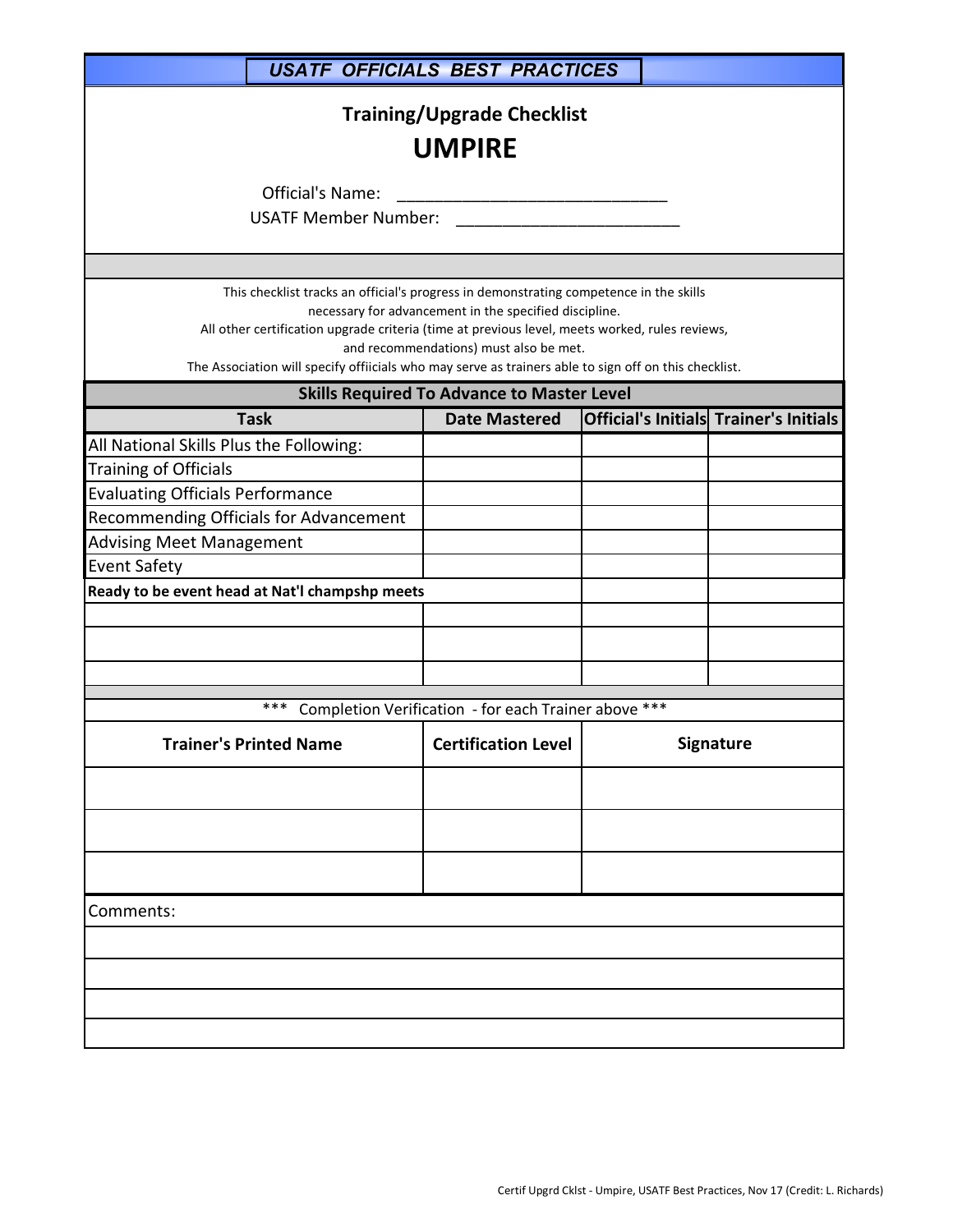*USATF OFFICIALS BEST PRACTICES*

## **Training / Upgrade Checklist VERTICAL JUMPS**

Official's Name: \_\_\_\_\_\_\_\_\_\_\_\_\_\_\_\_\_\_\_\_\_\_\_\_\_\_\_\_\_

USATF Member Number: \_\_\_\_\_\_\_\_\_\_\_\_\_\_\_\_\_\_\_\_\_\_\_\_

This checklist tracks an official's progress in demonstrating competence in the skills

necessary for advancement in the specified discipline.

All other certification upgrade criteria (time at previous level, meets worked, rules reviews, and recommendations) must also be met.

The Association will specify offiicials who may serve as trainers able to sign off on this checklist.

## **Skills Required To Advance to Association Level**

| <b>Task</b>                             | <b>Date Mastered</b>                                 |           | Official's Initials Trainer's Initials |
|-----------------------------------------|------------------------------------------------------|-----------|----------------------------------------|
| <b>Result Recording</b>                 |                                                      |           |                                        |
| <b>Flight Coordinating</b>              |                                                      |           |                                        |
| <b>Five Alive Procedures</b>            |                                                      |           |                                        |
| Timing                                  |                                                      |           |                                        |
| Setting Standards (Pole Vault Only)     |                                                      |           |                                        |
| Replacing the Bar                       |                                                      |           |                                        |
| Standards Board (Pole Vault Only)       |                                                      |           |                                        |
| Bar Judge                               |                                                      |           |                                        |
| <b>Determining Fouls</b>                |                                                      |           |                                        |
| Pit Management                          |                                                      |           |                                        |
| <b>Basic Rule Interpretation</b>        |                                                      |           |                                        |
| Pole Inspection (Youth Pole Vault Only) |                                                      |           |                                        |
| Weigh-In (Youth Pole Vault Only)        |                                                      |           |                                        |
| <b>Event Safety</b>                     |                                                      |           |                                        |
|                                         |                                                      |           |                                        |
|                                         |                                                      |           |                                        |
|                                         |                                                      |           |                                        |
| ***                                     | Completion Verification - for each Trainer above *** |           |                                        |
|                                         |                                                      |           |                                        |
| <b>Trainer's Printed Name</b>           | <b>Certification Level</b>                           | Signature |                                        |
|                                         |                                                      |           |                                        |
|                                         |                                                      |           |                                        |
|                                         |                                                      |           |                                        |
| Comments:                               |                                                      |           |                                        |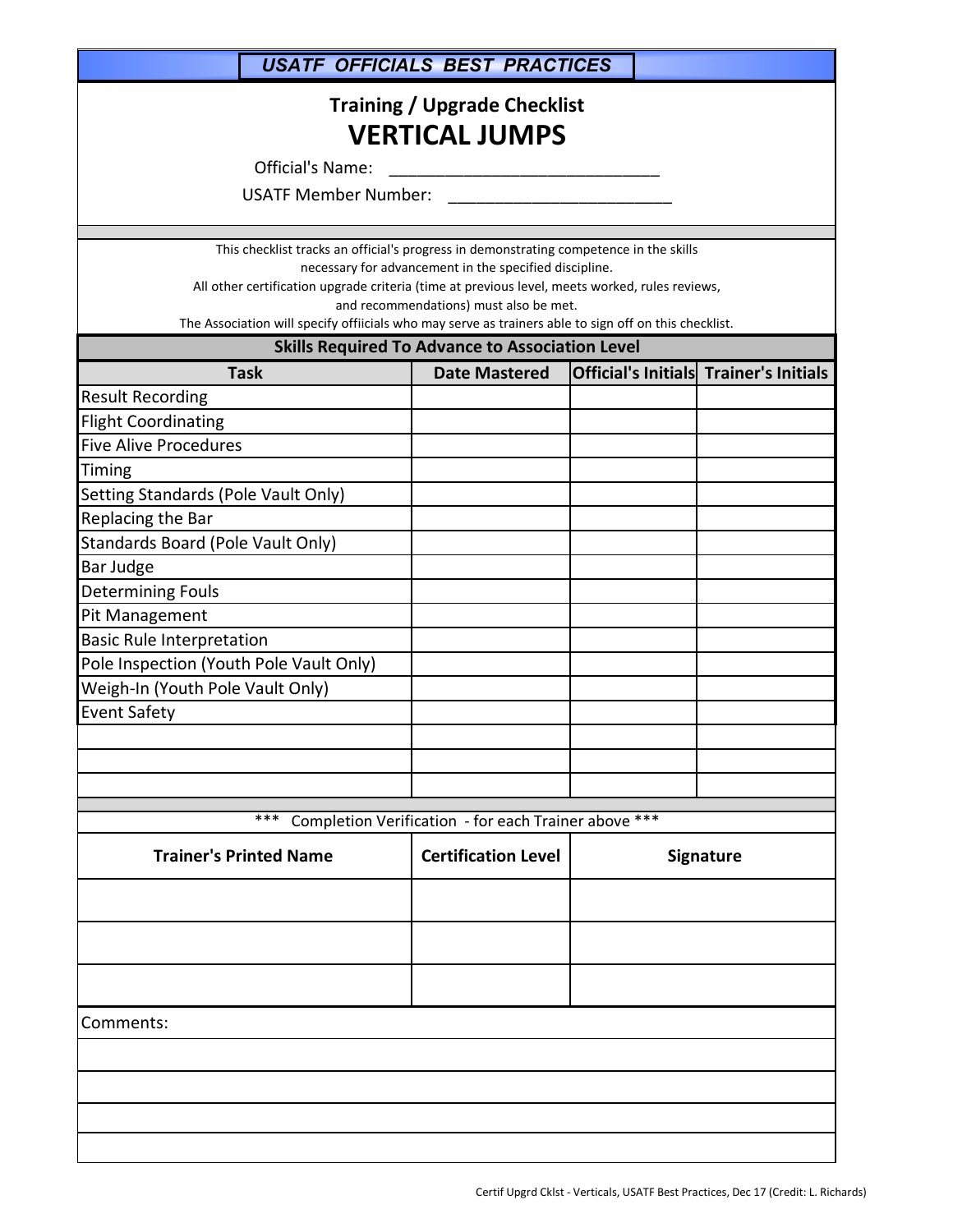| <b>USATF OFFICIALS BEST PRACTICES</b>                                                                                                    |                                                        |           |                                        |  |  |
|------------------------------------------------------------------------------------------------------------------------------------------|--------------------------------------------------------|-----------|----------------------------------------|--|--|
| <b>Training / Upgrade Checklist</b>                                                                                                      |                                                        |           |                                        |  |  |
| <b>VERTICAL JUMPS</b>                                                                                                                    |                                                        |           |                                        |  |  |
| Circle one: Pole Vault<br><b>High Jump</b>                                                                                               |                                                        |           |                                        |  |  |
| Official's Name:                                                                                                                         |                                                        |           |                                        |  |  |
| This checklist tracks an official's progress in demonstrating competence in the skills                                                   |                                                        |           |                                        |  |  |
|                                                                                                                                          | necessary for advancement in the specified discipline. |           |                                        |  |  |
| All other certification upgrade criteria (time at previous level, meets worked, rules reviews,<br>and recommendations) must also be met. |                                                        |           |                                        |  |  |
| The Association will specify offiicials who may serve as trainers able to sign off on this checklist.                                    |                                                        |           |                                        |  |  |
|                                                                                                                                          | <b>Skills Required To Advance to National Level</b>    |           |                                        |  |  |
| <b>Task</b>                                                                                                                              | <b>Date Mastered</b>                                   |           | Official's Initials Trainer's Initials |  |  |
| All Association Skills Plus the Following:                                                                                               |                                                        |           |                                        |  |  |
| Venue Set-Up (* see below)                                                                                                               |                                                        |           |                                        |  |  |
| Zeroing and Leveling Standards                                                                                                           |                                                        |           |                                        |  |  |
| <b>Bar Inspection</b>                                                                                                                    |                                                        |           |                                        |  |  |
| <b>Interaction with Coaches</b>                                                                                                          |                                                        |           |                                        |  |  |
| <b>Interaction with Referees</b>                                                                                                         |                                                        |           |                                        |  |  |
| <b>Interaction with Parents</b>                                                                                                          |                                                        |           |                                        |  |  |
| <b>Handling Protests</b><br><b>Managing Volunteers</b>                                                                                   |                                                        |           |                                        |  |  |
| Problem solving                                                                                                                          |                                                        |           |                                        |  |  |
| Advanced Rule Interpretation                                                                                                             |                                                        |           |                                        |  |  |
| <b>Tie Breaking Procedures</b>                                                                                                           |                                                        |           |                                        |  |  |
| <b>Crew Assignments</b>                                                                                                                  |                                                        |           |                                        |  |  |
| <b>Managing Event Flow</b>                                                                                                               |                                                        |           |                                        |  |  |
| <b>Briefing Athletes</b>                                                                                                                 |                                                        |           |                                        |  |  |
| <b>Event Safety</b>                                                                                                                      |                                                        |           |                                        |  |  |
| Ready to be event head at Assn & Rgn'l meets                                                                                             |                                                        |           |                                        |  |  |
|                                                                                                                                          |                                                        |           |                                        |  |  |
|                                                                                                                                          |                                                        |           |                                        |  |  |
|                                                                                                                                          |                                                        |           |                                        |  |  |
| * Set-up: pit, stds, zero line, bars, tape measure, ofcls & athlete placement, timer, perform. bds., etc.                                |                                                        |           |                                        |  |  |
| ***                                                                                                                                      | Completion Verification - for each Trainer above ***   |           |                                        |  |  |
| <b>Trainer's Printed Name</b>                                                                                                            | <b>Certification Level</b>                             | Signature |                                        |  |  |
|                                                                                                                                          |                                                        |           |                                        |  |  |
|                                                                                                                                          |                                                        |           |                                        |  |  |
|                                                                                                                                          |                                                        |           |                                        |  |  |
|                                                                                                                                          |                                                        |           |                                        |  |  |
|                                                                                                                                          |                                                        |           |                                        |  |  |
| Comments:                                                                                                                                |                                                        |           |                                        |  |  |
|                                                                                                                                          |                                                        |           |                                        |  |  |
|                                                                                                                                          |                                                        |           |                                        |  |  |
|                                                                                                                                          |                                                        |           |                                        |  |  |
|                                                                                                                                          |                                                        |           |                                        |  |  |